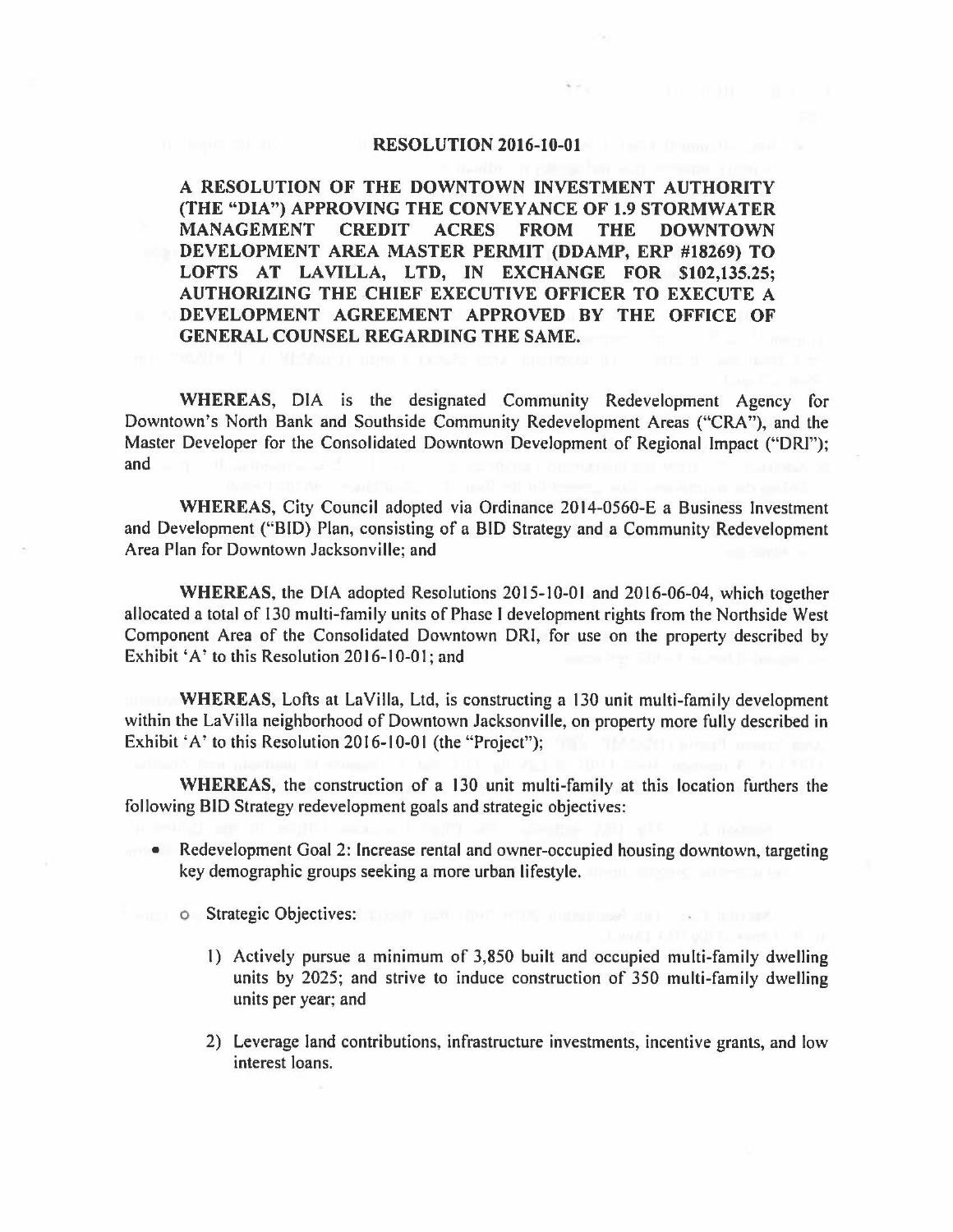Resolution 2016-10-0 I Page 2

- Redevelopment Goal 3: Simply the approval process for downtown development and improve departmental and agency coordination.
	- o Strategic Objective:
	- I) Simply application and permitting processes, including the assignment of a project facilitator.

WHEREAS, in order to create an urban-style development, Lofts at LaVilla, Ltd, has requested to utilize surplus stormwater capacity in the form of 1.9 stormwater management credit acres from the Downtown Development Area Master Permit (DDAMP, ERP #18269) (the "Permit"); and

**WHEREAS,** the Public Works Department has determined that the value of 1.9 stormwater management credit acres to be \$102,135.25, and the Lofts at LaVilla, Ltd, has agreed to purchase 1.9 stormwater management credit acres for \$102,135.25 and maintain best practices regarding the stormwater management for the Project in accordance with the Permit;

**WHEREAS,** the parties desire to memorialize these terms in a development agreement; now therefore,

**BE IT RESOLVED, by the Downtown Investment Authority:** 

**Section 1.** The DIA finds that the recitals set forth above are true and correct and are incorporated herein by this reference.

**Section 2.** The DIA approves the conveyance by the City of Jacksonville Department of Public Works of 1.9 stormwater management credit acres from the Downtown Development Area Master Permit (DDAMP, ERP #18269) to the Lofts at LaVilla, Ltd., in exchange for a \$102,135.25 payment from Lofts at LaVilla, Ltd. and a covenant to maintain best practices regarding the stormwater management for the Project in accordance with the Permit.

**Section 3.** The DIA authorizes the Chief Executive Officer of the Downtown Investment Authority to execute a development agreement approved by the Office of General Counsel memorializing the terms in Section 2 above.

**Section 4.** This Resolution, 2016-10-01 shall become effective on the date it is signed by the Chair of the DIA Board.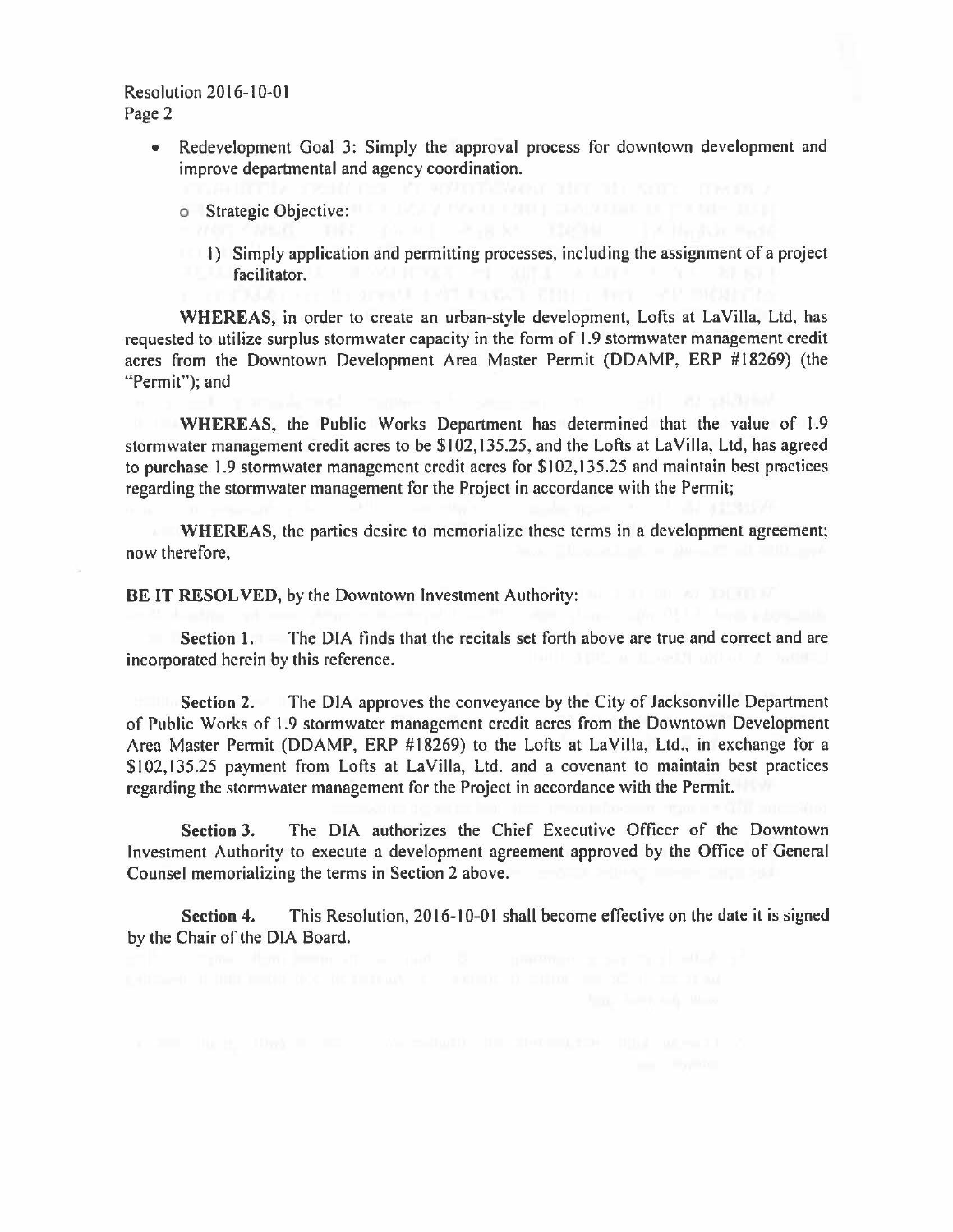Resolution 2016-10-0 I Page 2

## WITNESS: **DOWNTOWN INVESTMENT AUTHORITY**

Area Choles

James Bailey, Chairman

 $10/18/2016$ 

Date

<u>6</u> Opposed: 0 Abstained: <u>1</u> VOTE: In Favor: 6 Opposed: 0 Abstained: 1

FORM APPROVAL:

Office of General Counsel